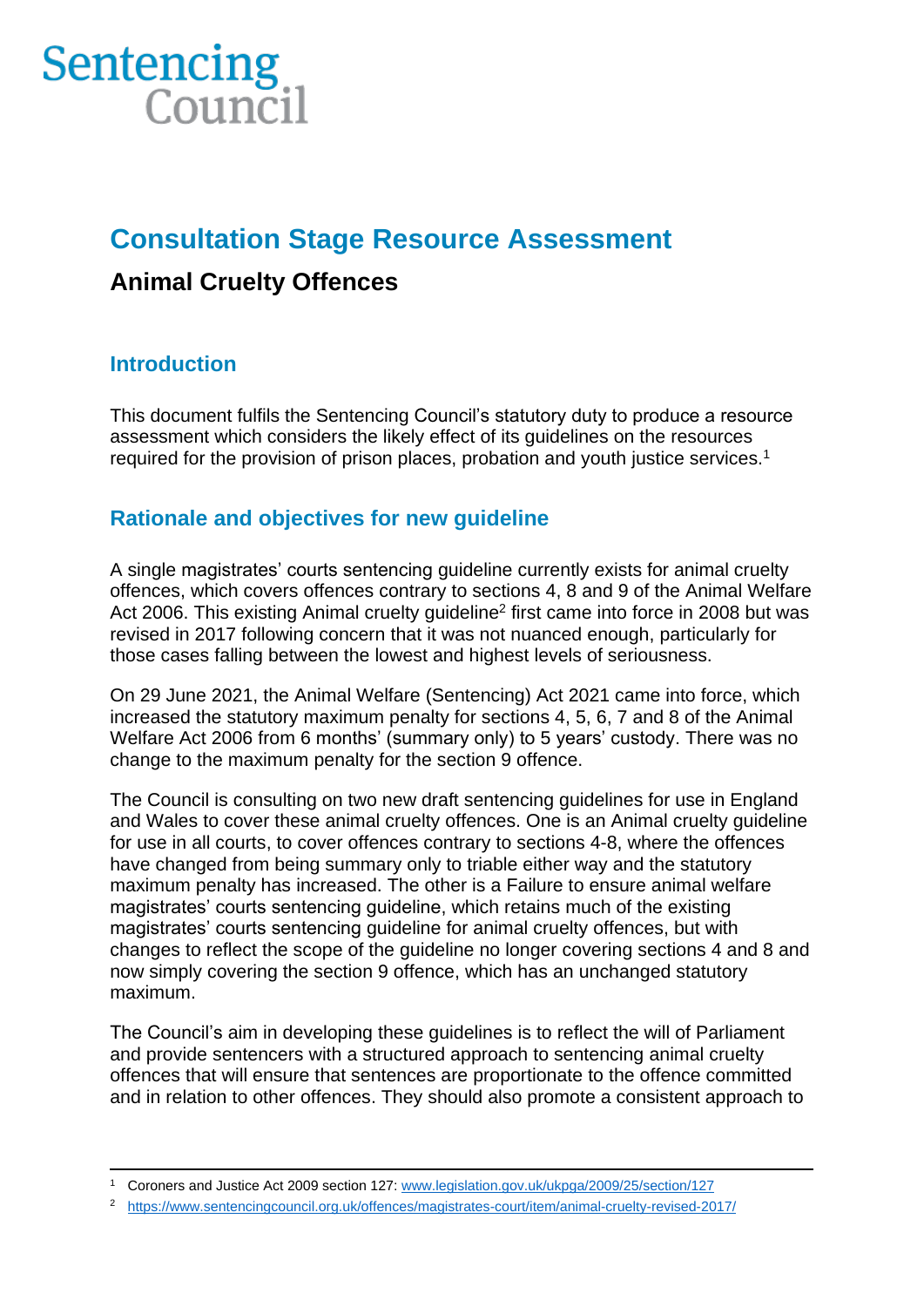sentencing and provide guidance to sentencers, especially where the maximum sentence has recently increased from 6 months to 5 years' custody.

## **Scope**

As stipulated by section 127 of the Coroners and Justice Act 2009, this assessment considers the resource impact of the guidelines on the prison service, probation service and youth justice services. Any resource impacts which may fall elsewhere are therefore not included in this assessment.

This resource assessment covers the following offences under the Animal Welfare Act 2006, which will be covered by two guidelines:

- Causing unnecessary suffering (section 4):
- Carrying out a non-exempted mutilation (section 5);
- Docking the tail of a dog except where permitted (section 6);
- Administering poison to an animal (section 7);
- Involvement in an animal fight (section 8); and
- Breach of duty of person responsible for animal to ensure welfare (section 9).

These guidelines apply to sentencing adults only; they will not directly apply to the sentencing of children and young people.

## **Current sentencing practice**

To ensure that the objectives of the guidelines are realised, and to understand better the potential resource impacts of the guidelines, the Council has carried out analytical and research work in support of them.

The intention is that the guidelines will encourage consistency of sentencing, especially regarding the increase in statutory maximum penalties for sections 4 to 8, and ensure that, for all offences, sentences are proportionate to the severity of the offence committed and in relation to other offences, whilst incorporating the change in legislation.

In order to develop effective guidelines for these offences, knowledge of recent sentencing practice was required. Sources of evidence have included examples of cases from the RSPCA, case studies from the passage of the Animal Welfare (Sentencing) Act 2021 Bill, analysis of transcripts of judges' sentencing remarks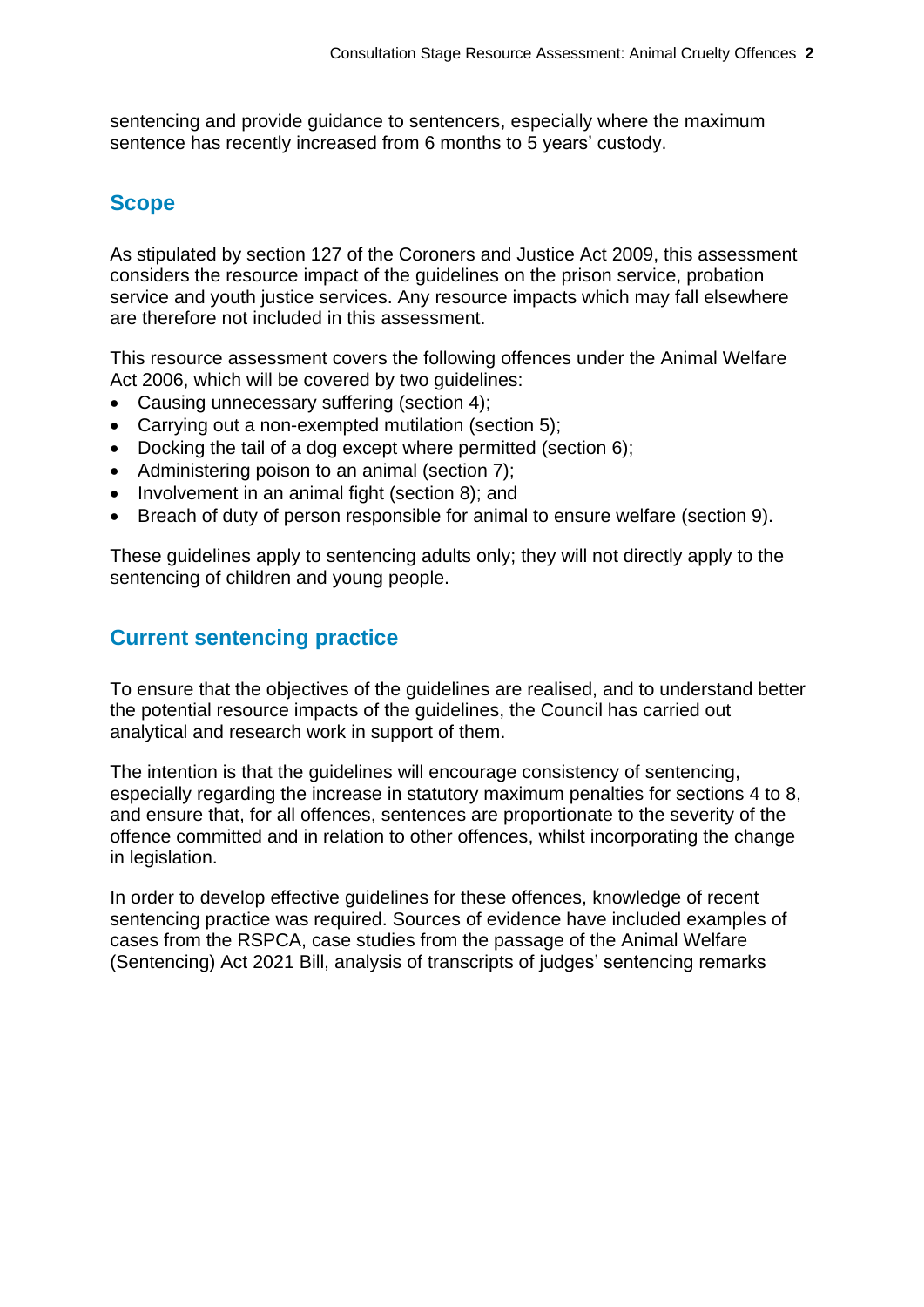relating to the very small number of offenders who have been sentenced in the Crown Court and sentencing data from the MoJ Court Proceedings Database.<sup>3,4</sup>

During the consultation stage, we intend to hold discussions with sentencers to invite feedback and gauge whether the new guidelines will work as anticipated. This should provide some further understanding of the likely impact of the guidelines on sentencing practice, and the subsequent effect on prison and probation resources.

Detailed sentencing statistics for the offences covered by the draft guidelines have been published on the Sentencing Council website at the following link: [http://www.sentencingcouncil.org.uk/publications/?type=publications&s=&cat=statistic](http://www.sentencingcouncil.org.uk/publications/?type=publications&s=&cat=statistical-bulletin&topic=&year) [al-bulletin&topic=&year.](http://www.sentencingcouncil.org.uk/publications/?type=publications&s=&cat=statistical-bulletin&topic=&year)

#### **Causing unnecessary suffering (section 4)**

In 2020, around 300 adult offenders were sentenced for this offence, although this was a decrease compared to the recent trend of around 600 offenders sentenced in each year. The most common outcome was a community order (39 per cent), followed by a fine (22 per cent) and a suspended sentence order (21 per cent). A further 12 per cent received immediate custody.5,6

<span id="page-2-0"></span>For those that were sentenced to immediate custody in 2020, the average (mean) custodial sentence length (ACSL) was 4 months, after any reductions for guilty plea, whilst the statutory maximum sentence was still 6 months' custody.<sup>7</sup>

#### **Carrying out a non-exempted mutilation (section 5); Docking the tail of a dog except where permitted (section 6); Administering poison to an animal (section 7); and Involvement in an animal fight (section 8)**

Due to low volumes, sentencing data for these four sections of the Animal Welfare Act 2006 are presented together and it has not been possible to provide an average custodial sentence length (ACSL). In total, in 2020, there were only 3 adult offenders sentenced for these offences, and around 30 offenders sentenced between 2016 and

<sup>5</sup> A further 4 per cent received a discharge and 1 per cent were 'Otherwise dealt with', which covers miscellaneous disposals. Please note that due to a data issue currently under investigation, there are a number of cases which are incorrectly categorised in the Court Proceedings Database (CPD) as 'Otherwise dealt with'. Therefore, these volumes and proportions should be treated with caution.

<sup>&</sup>lt;sup>3</sup> The Court Proceedings Database (CPD), maintained by the Ministry of Justice (MoJ), is the data source for these statistics. The data presented in this resource assessment only include cases where the specified offence was the principal offence committed. When a defendant has been found guilty of two or more offences this is the offence for which the heaviest penalty is imposed. Where the same disposal is imposed for two or more offences, the offence selected is the offence for which the statutory maximum penalty is the most severe. Although the offender will receive a sentence for each of the offences that they are convicted of, it is only the sentence for the principal offence that is presented here. Further information about this sentencing data can be found in the accompanying statistical bulletin and tables published here: [http://www.sentencingcouncil.org.uk/publications/?s&cat=statistical-bulletin](http://www.sentencingcouncil.org.uk/publications/?s&cat=statistical-bulletin%20%20) 

<sup>&</sup>lt;sup>4</sup> Figures presented for 2020 include the time period since March 2020 in which restrictions were placed on the criminal justice system due to the COVID-19 pandemic. It is therefore possible that these figures may reflect the impact of the pandemic on court processes and prioritisation and the subsequent recovery, rather than a continuation of the longer-term series, so care should be taken when interpreting these figures.

<sup>&</sup>lt;sup>6</sup> Percentages may not appear to sum to 100 per cent due to rounding.

 $7$  The average custodial sentence lengths presented in this resource assessment are mean average custodial sentence length values for offenders sentenced to determinate custodial sentences, after any reduction for guilty plea. The statutory maximum sentence for this offence increased from 6 months to 5 years' custody in April 2021 however the latest full year of data available at the time of publication was 2020 so there are no cases exceeding 6 months' custody included in these figures.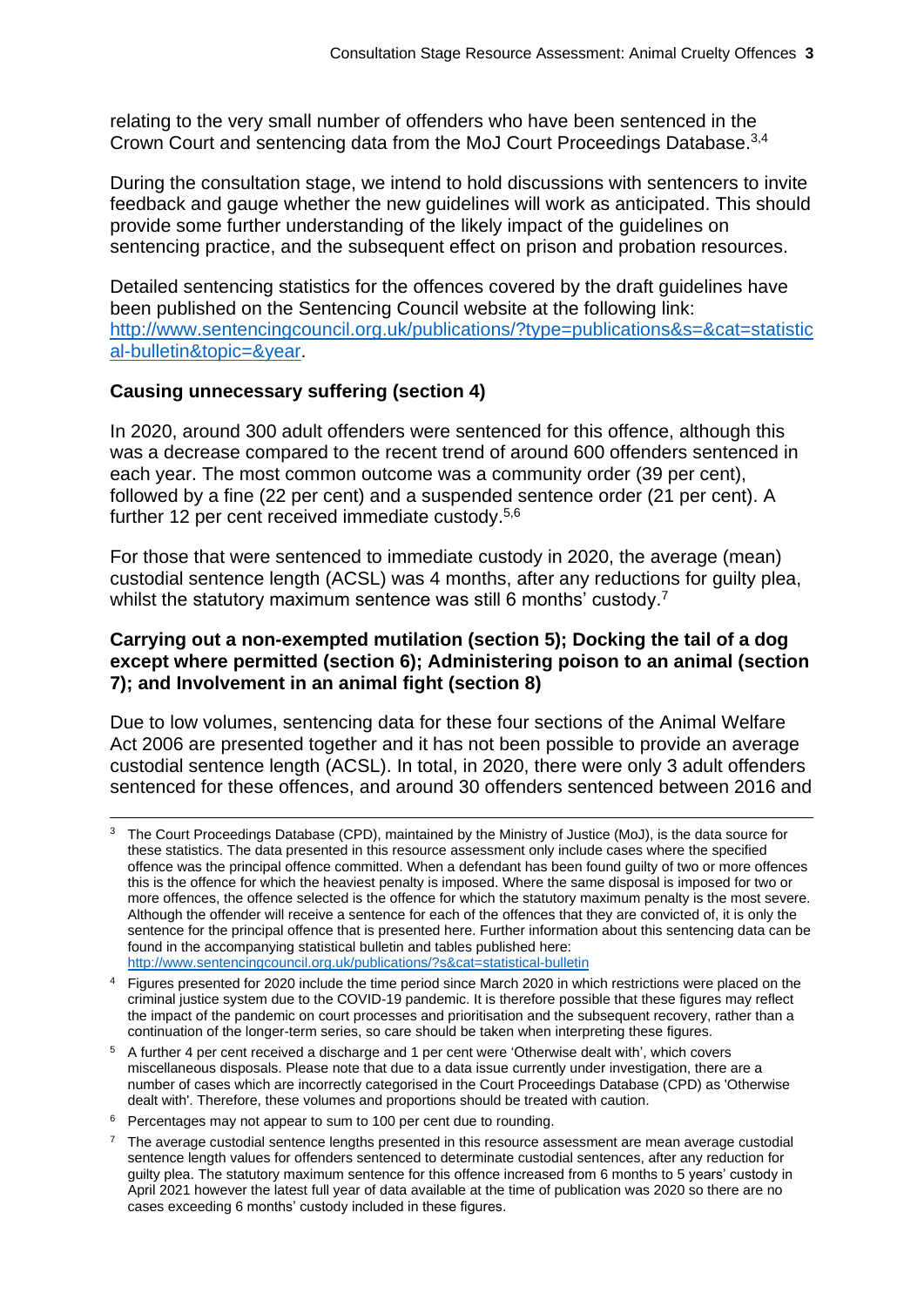2020. These offences are almost exclusively sentenced in magistrates' courts, and the majority of the offenders receiving immediate custody are sentenced for the offence of involvement in an animal fight (section 8).

#### **Breach of duty of person responsible for animal to ensure welfare (section 9)**

In 2020, around 50 adult offenders were sentenced for this offence, which is a decrease compared to the recent trend of around 150 offenders sentenced per year. In 2020, almost half of offenders sentenced received a fine (44 per cent), one third received a community order (31 per cent) and 17 per cent received a suspended sentence order. A further 4 per cent were sentenced to immediate custody<sup>8</sup> and the statutory maximum sentence for this offence remains at [6](#page-2-0) months' custody.<sup>6</sup>

## **Key assumptions**

To estimate the resource effect of a guideline, an assessment is required of how it will affect aggregate sentencing behaviour. This assessment is based on the objectives of the draft guideline and draws upon analytical and research work undertaken during guideline development. However, some assumptions must be made, in part because it is not possible precisely to foresee how sentencers' behaviour may be affected across the full range of sentencing scenarios. Any estimates of the impact of the draft guidelines are therefore subject to a large degree of uncertainty.

Historical data on changes in sentencing practice following the publication of guidelines can help inform these assumptions, but since each guideline is different, there is no strong evidence base on which to ground assumptions about behavioural change. The assumptions thus have to be based on careful analysis of how current sentencing practice corresponds to the guideline ranges presented in the proposed draft guideline, and an assessment of the effects of changes to the structure and wording of the guideline where a previous guideline existed.

The resource impact of the draft guideline is measured in terms of the change in sentencing practice that is expected to occur as a result of it. Any future changes in sentencing practice which are unrelated to the publication of the guideline are therefore not included in the estimates.

In developing sentence levels for the draft guidelines, data on current sentence levels have been considered, although this does cover the period before the increase in statutory maximum sentence for sections 4-8. Existing guidance and case studies, as well as limited transcripts of judges' sentencing remarks have also been reviewed.

While data exist on the number of offenders and the sentences imposed, assumptions have been made about how current cases would be categorised across the levels of culpability and harm proposed in the new guidelines, due to a lack of data available regarding the detailed sentencing factors for current cases. Additionally, given that offences contrary to sections 4-8 were summary only until very recently, past sentencing data may not be representative of how sentencing will

<sup>8</sup> Owing to low volumes, an average custodial sentence length (ACSL) for this offence has not been calculated.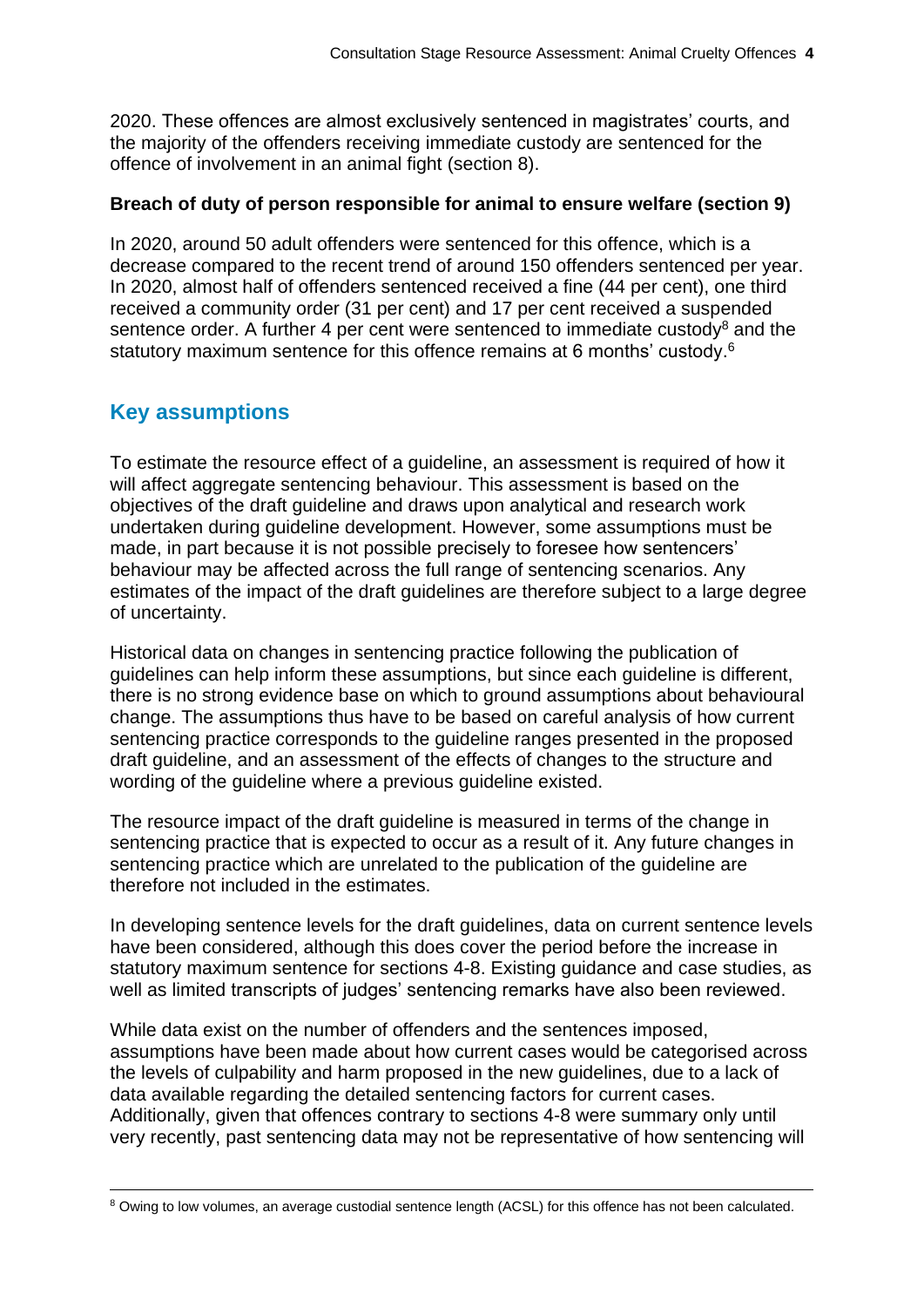look in the future for this guideline. As a consequence, it is difficult to ascertain how sentence levels may change under the new animal cruelty guideline.

It remains difficult to estimate with any precision the impact the new draft guidelines may have on prison and probation resources. To support the development of the guidelines and mitigate the risk of them having an unintended impact, discussions with sentencers will be undertaken during the consultation stage to provide more information on which to base the final resource assessment accompanying the definitive guidelines.

## **Resource impacts**

This section should be read in conjunction with the guidelines available at: [https://www.sentencingcouncil.org.uk/.](https://www.sentencingcouncil.org.uk/)

The two draft guidelines cover animal cruelty offences contrary to sections 4-8 and section 9 of the Animal Welfare Act 2006 separately. Due to the shared statutory maximum penalty of offences contrary to sections 4-8, and because they are covered by the same guideline, the resource impacts have been assessed and presented for these offences collectively. The resource impacts for the new draft section 9 offence guideline have been considered separately.

In relation to the rationale for the increases to the statutory maximum under the Animal Welfare (Sentencing) Act 2021, discussions in Parliament focussed on a particular desire to increase penalties for offences involving particularly sadistic behaviour, and/ or the involvement of organised criminality. As such, the expectation of the new draft guideline is that it will increase sentences for these most serious cases and provide consistency of approach to sentencing a wider range of animal cruelty offences than the current guideline offers, whilst ensuring that sentences are proportionate to the offence committed and in relation to other offences.

Overall, it is likely that the increase in statutory maximum reflected in the new animal cruelty guideline may increase sentencing severity for a very small subset of offences at the highest end of severity, for offending contrary to sections 4-8. It is unlikely that this will lead to a substantial impact on prison and probation resources, owing to the small volumes involved. For the section 9 offence, it is not anticipated that the new draft guideline will lead to a change in sentencing practice, since the guideline has been developed with current sentencing practice in mind and the statutory maximum remains unchanged, so this is not expected to have a notable resource impact either.

#### **Animal cruelty guideline (sections 4-8, Animal Welfare Act 2006)**

Offences contrary to sections 4, 8 and 9 of the Animal Welfare Act 2006 are currently covered in the existing Animal cruelty guideline, which has only two categories of harm and a six-point sentencing table.

The new draft Animal cruelty guideline additionally covers sections 5, 6 and 7 but no longer covers section 9. The draft guideline has three levels of culpability and three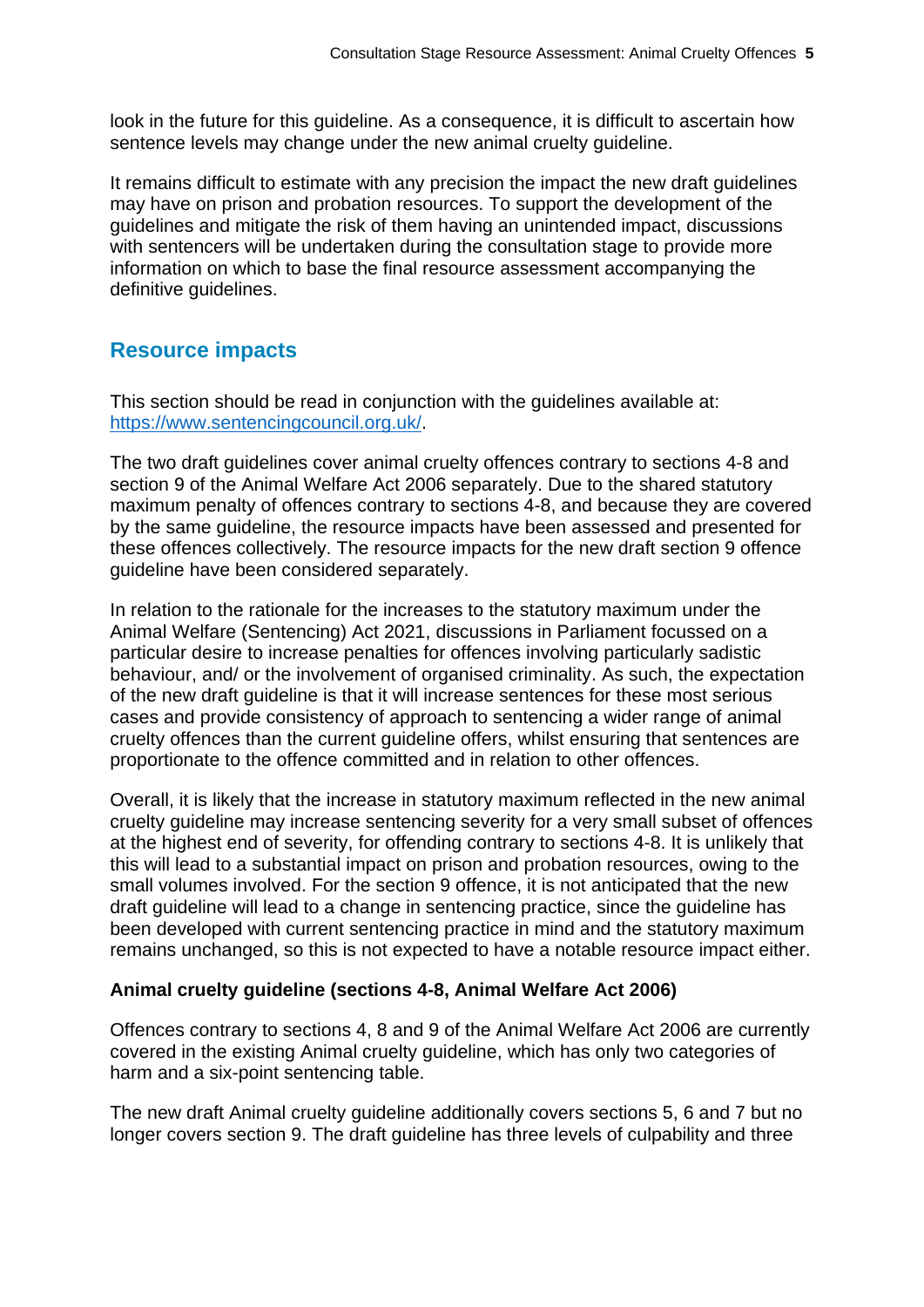levels of harm, leading to a nine-point sentencing table with a sentencing range from a Band A fine $9$  up to 3 years' custody.

The statutory maximum penalty for sections 4-8 increased from 6 months' custody (summary only offence), to 5 years' custody (triable either way offence) in June 2021. This increase is reflected in the sentence ranges for the new draft guideline and, as such, it is possible there may be an impact on the proportion of cases being sentenced in Crown Court in the future, compared with now. However, since the ACSL is currently 4 months' custody and the starting point sentence for all offences except those falling into the highest harm and culpability category (A1) is no greater than 6 months' custody before any reductions for a guilty plea, the majority of cases are likely to remain within the threshold of magistrates' courts sentencing powers.

The rationale for these increases to the statutory maximum under the Animal Welfare (Sentencing) Act 2021 set out that sentences above the previous 6-month statutory maximum sentence should be reserved for those offences involving particularly sadistic behaviour, and/ or the involvement of organised criminality. As such, the draft guideline includes a number of updates to the way culpability is assessed, primarily to clearly separate out more extreme cases. High culpability factors within the existing magistrates' court Animal cruelty guideline have been moved into medium culpability, and a new set of factors covered the most severe types of offending have been added to high culpability, to reflect the significant increase in maximum sentence for these offences.

Nevertheless, the starting point pre-guilty plea for even the highest harm and culpability category (1A) under the new draft animal cruelty guideline is 18 months' custody, so it is likely that a high proportion of custodial sentence outcomes will remain within the eligible threshold for suspension, for which the anticipated resource impacts are less, especially with regard to prison places. Furthermore, the majority of offenders do not currently receive a custodial sentence for these offences, which further reduces the estimated impacts on prison resources.

Analysis of a small number<sup>10</sup> of transcripts of Crown Court judges' sentencing remarks<sup>11</sup> was conducted to assess how sentences might change under the new guideline. This also suggests that there are unlikely to be substantial increases in custody length or changes in sentence outcome type for the majority of cases. There may be some increases in the length of custody received in individual cases, particularly those at the highest levels of culpability and harm, for example involving the death of the animal/ animals. However, due to the data limitations, the likely resource impact cannot be quantified.

In addition, it should be noted that only 2 per cent of offenders sentenced in 2020 for these offences were sentenced at Crown Court, therefore, it is likely that this subset

<sup>&</sup>lt;sup>9</sup> The starting point for a Band A fine is 50% of the offender's relevant weekly income.

<sup>&</sup>lt;sup>10</sup> Sentencing remarks are only available at the Crown Court, and there were only 11 offenders sentenced for animal cruelty offences at the Crown Court in 2019 and 2020, all for causing unnecessary suffering (section 4).

<sup>11</sup> Of the 11 possible transcripts which were ordered, only 8 transcripts covering 9 offenders sentenced in 2019 and 2020 for causing unnecessary suffering (section 4) as either a principal or secondary offence contained enough detail to be analysed. In all cases, multiple offences were being sentenced; in one transcript, the secondary offences included offending contrary to section 9.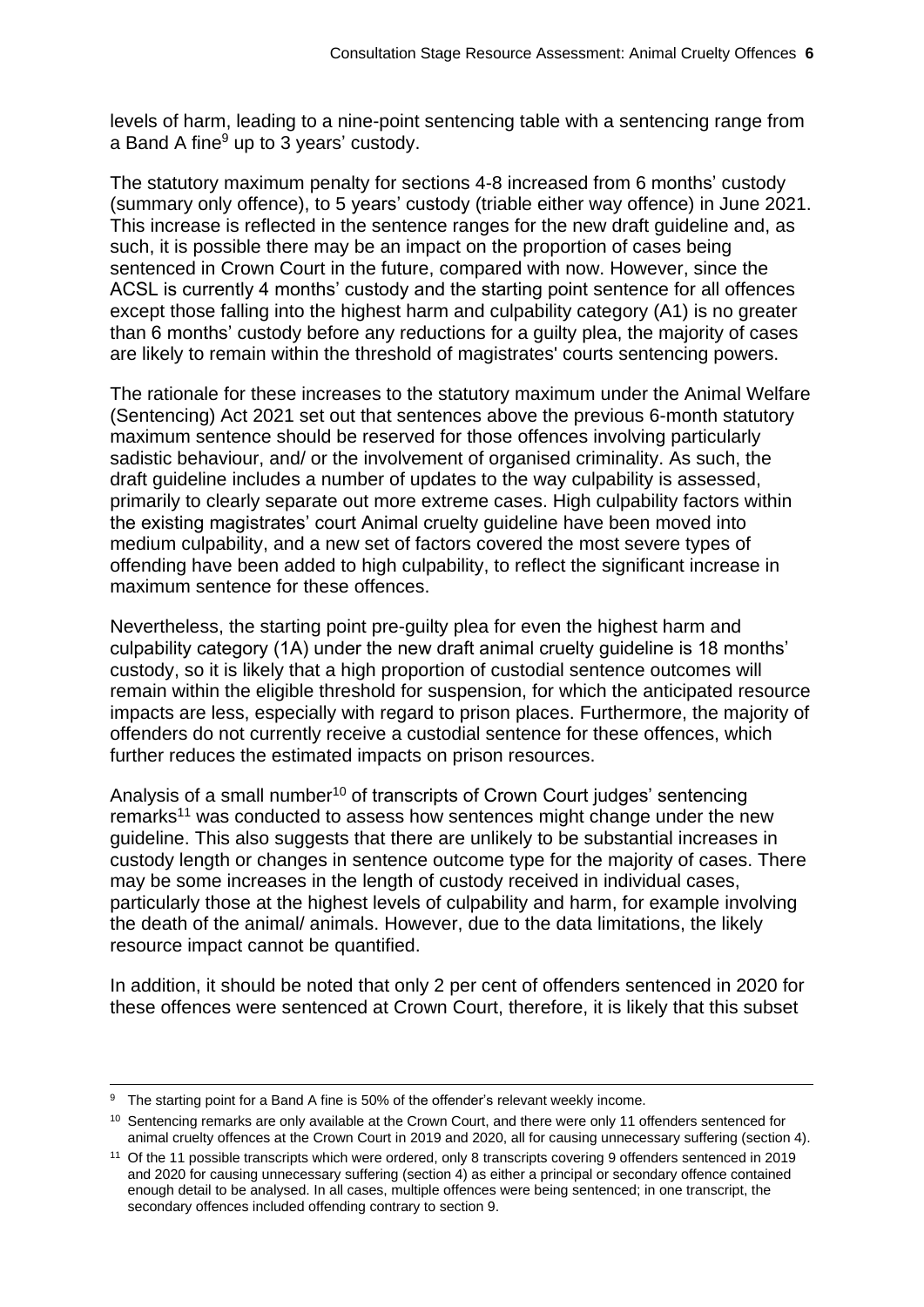of cases represents some of the most severe types of offending and/ or cases involving multiple offences.

Furthermore, the latest full year of data available to analyse for this resource assessment is for 2020: before the increase in statutory maximum sentence. This means that the current sentencing practice for this offence is not fully representative of expected future sentencing using the draft guideline, which limits how reliably we can estimate the resource impacts for this guideline.

Overall, due to a lack of available data, the very recent change in offence category from summary only to triable either way and the very small number of offenders sentenced for the majority of these offences, it is not possible to say whether the guideline for these offences will have a significant impact on prison and probation resources overall. Nevertheless, the intention of the guideline, in line with the rationale behind Parliament's decision to increase the statutory maximum sentence<sup>12</sup> is not to increase the volume of offenders receiving a custodial sentence, only the length of time for the small subset of offences at the highest end of severity. Therefore, it is anticipated that any impact on prison and probation resources should be small.

Further work during the consultation should hopefully provide further evidence on which to base the final resource assessment.

#### **Failure to ensure animal welfare guideline (section 9, Animal Welfare Act 2006)**

The existing magistrates' courts sentencing guideline which covers section 9 of Animal Welfare Act 2006 also covers the animal cruelty offences under sections 4 and 8.

The new draft Failure to ensure animal welfare guideline, to cover purely the section 9 offence (breach of duty of person responsible for animal to ensure welfare), retains three levels of culpability and two levels of harm from the existing Animal cruelty guideline, leading to a six-point sentencing table, with a sentencing range from a Band A fine<sup>7</sup> up to 26 weeks' custody to reflect the summary only nature of the offence.

Compared to the existing guideline, certain factors have been removed to ensure that all the factors are relevant, and that sentencing is proportionate for the narrower scope of the new draft quideline.

Due to a lack of available data and the small number of offenders sentenced for this offence, it is not possible to confidently anticipate the impact the new draft guideline will have on prison and probation resources overall. However, it is anticipated that any impact would be minimal, given the low volume of offenders sentenced for this offence currently and the low proportion of these offenders who are currently receiving a custodial outcome.

Further work and discussion with sentencers during the consultation should provide further evidence on which to base the final resource assessment.

 $12$  Explanatory notes of the Animal Welfare (Sentencing) Bill, 'Financial implications of the Bill', page 5: <https://publications.parliament.uk/pa/bills/cbill/58-01/0014/en/200014en.pdf>